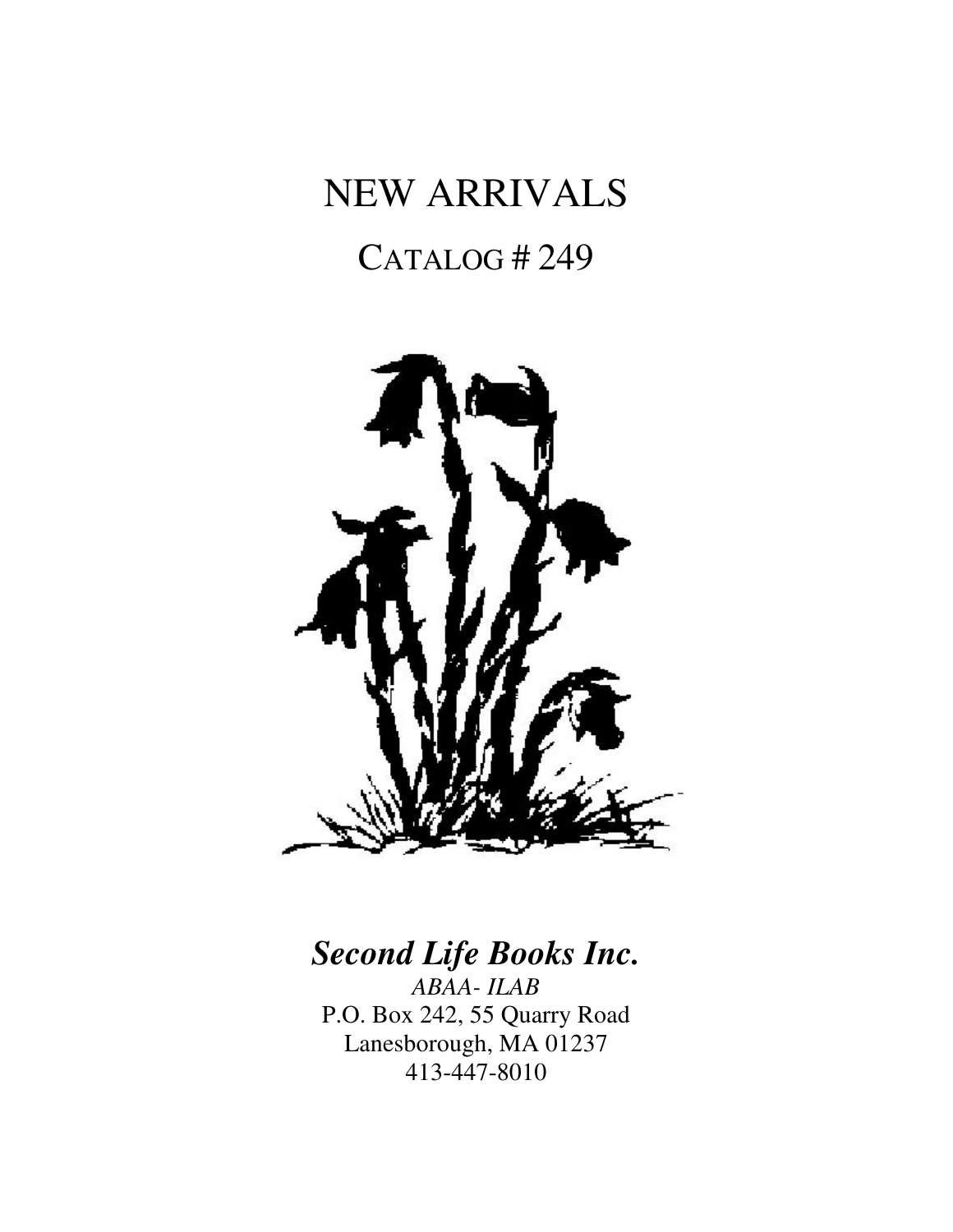# New Arrivals CATALOG # 249

*Terms*: All books are fully guaranteed and returnable within 7 days of receipt. Massachusetts residents please add 5% sales tax. Postage is additional. Libraries will be billed to their requirements.

*Deferred billing available upon request.*

We accept MasterCard, Visa and American Express.

ALL ITEMS ARE IN VERY GOOD OR BETTER CONDITION, EXCEPT AS NOTED.

Orders may be made by mail, email, phone or fax to:

Second Life Books, Inc. P. O. Box 242, 55 Quarry Road Lanesborough, MA. 01237

Phone (413) 447-8010 Fax (413) 499-1540 Email:orders@secondlifebooks.com

Search all our books at our web site: www.secondlifebooks.com or www.ABAA.org.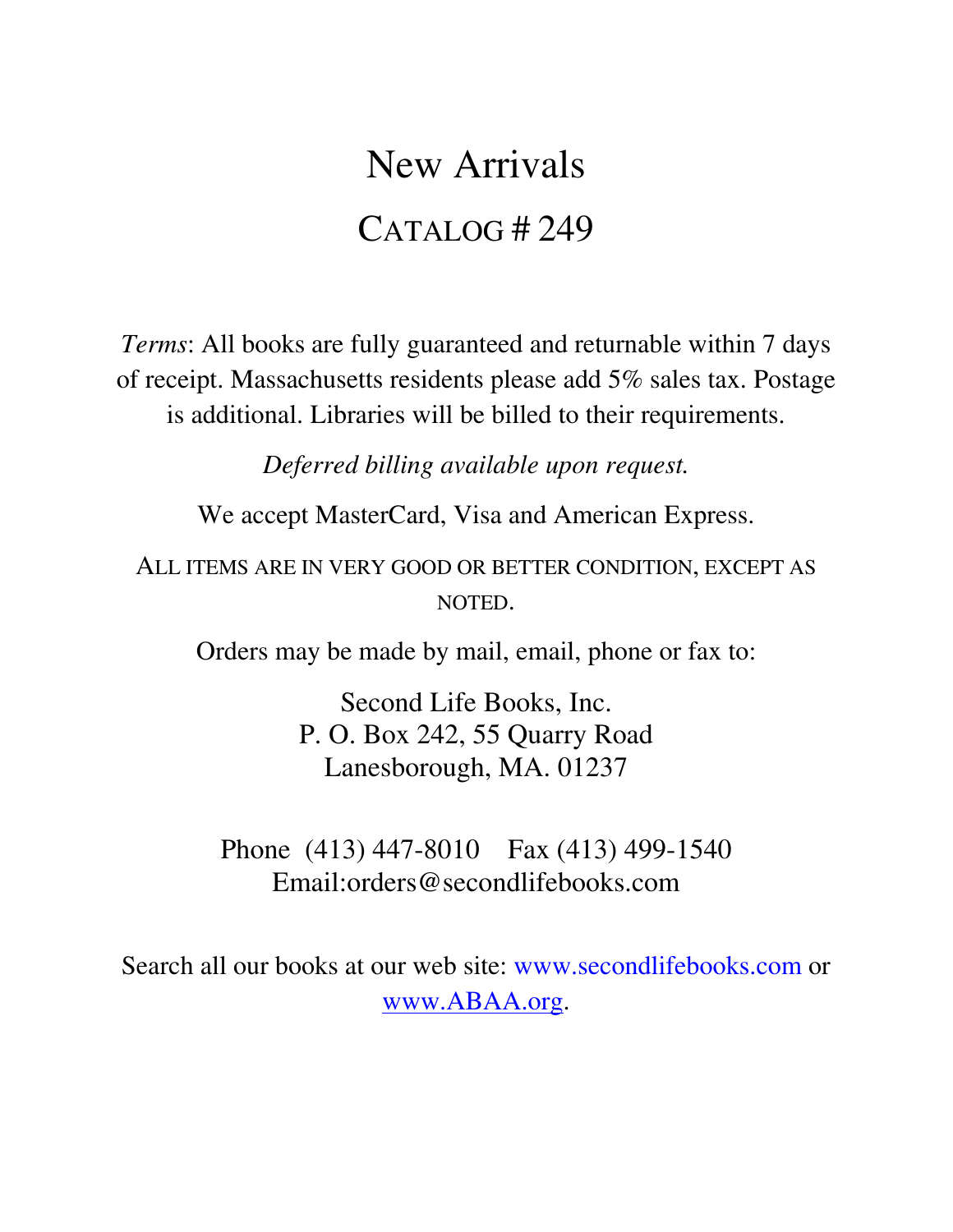

*Item # 32* 

1. (BARNES) HERRING, Philip. **DJUNA**; The life and work of Djuna Barnes. (NY): Viking, (1995). First Edition. ISBN: 0670849693. 8vo, pp. 386. Illustrated with photos. A near fine copy in dj. [59879] \$40.00

2. (BROADSIDE) [ANON]. **ALICE GRAY | THE GIRL OF MY HEART**. [London}: J. Catnach, printed, 2, Monmouth-court, 7 Dials, (ca 1815). First edition. Broadside, 10 x 7 in. Consists of two ballads, in two columns with a woodcut above each. Little rumpled at the edges, very good example. Scarce. The OCC locates just the copy at National Library of Scotland. [59875] \$150.00 *"Alice Gray" begins: "She's all my fancy painted her | Ye gods, she is divine". "The Girl of my heart" begins: "I have parks, I have grounds | I have deers, and have hounds ..."*

3. ( BROADSIDE) [ANON]. **A COPY OF A LOVE LETTER**; written by a Old Gentleman to a Young Lady in this Neighborhood (signed O. C.) (with:) The Young Lady's Answer. London: Fortey, (1845?). Broadside: 10 x 7 in., Consist of a woodcut under the title with the text in 2 columns. Seems to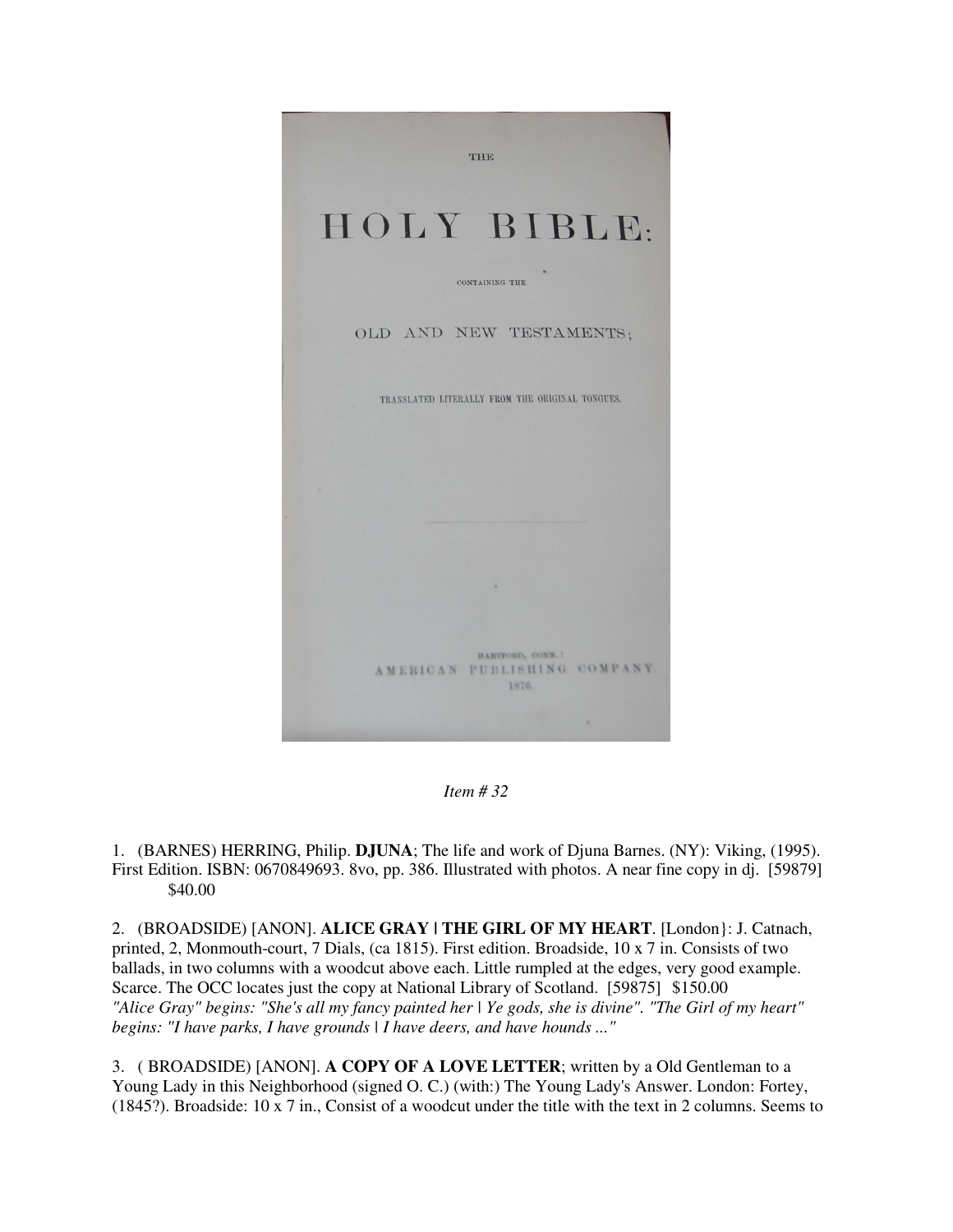be unlocated in British Library Catalog and, OCLC, etc. Some ragged around the edges, but not affecting any of the text. The page is toned.  $[59876]$  \$125.00

*The :Old Gentleman" pledges his heart and estates to neighbor, "Mary": "For believe me, my dear Mary, that I never can eat, drink, or sleep, but I am always thinking of you .... signed O. C. Mary replies: ... "as to your fortune, I think nothing of it in the least, I would sooner go begging with the man I love, than ride in a coach and six with the man I do not love; but excuse me, the next love epistle you send to a young lady, put your name in full ...." Harsh!*

4. BYTHELL, Shaun. **THE DIARY OF A BOOKSELLER**. Brooklyn: Melville House, (2018). First US edition. 8vo, pp. 312. A very good copy in dj.  $[59886]$  \$40.00 *Diary of a Scottish bookseller*

5. DENBOER, James. **STONEWORK:** Selected Poems (The Walter Pavlich Memorial Poetry Award 2007). (Davis, CA:): Swan Scythe Press, 2007. First Edition. ISBN: 1930454252. 8vo, pp. 96. Printed wraps. Inscribed by the author: "Dear Bill: See Ackns At End | I am so grateful to you | for your encouragement  $\&$  | patience through all my | various travails  $\&$  mistakes | you are a good man + | my friend | Jim" Laid in in a printed version of an email from the author to William Claire in which he talks about the death of his wife. Laid in, also, is a five line note. Wrappers little worn. A nice association copy. [59887] \$45.00

6. DICKENS, Charles. **LETTERS OF ... TO WILKIE COLLINS**; 1851-1870, selected by Miss Georgina Hogarth, edited by Laurence Hutton. London: James R. Osgood, 1892. First Edition. 8vo, pp. 191. Bound in black cloth with bookplate of previous owner: Marc Le'Fang. Front hinge cracked but holding. A good copy. Podeschi D129; Carr B631 [59871] \$75.00

7. FEDDEN, Robin, compiler. **PERSONAL LANDSCAPE**; An anthology of exile. [London:]: Editions Poetry, (145). First Edition. 8vo, pp. 118. Bound in publisher's cloth with a very good dj. A few pencil underlines in the introduction,  $o/w$  a very good copy. [59868] \$85.00 *Includes a number of works by Lawrence Durrell, Robin Fedder, Keith Douglas, Olivia Manning, Bernard Spencer and others.* 

#### **Abolitionist Tract**

8. FOSTER, Stephen S. **THE BROTHERHOOD OF THIEVES,** or, A True Picture of the American Church and Clergy. New London: William Bolles, 1843. First Edition. 12mo, pp. 64. Yellow printed wraps, a very good clean copy. Afro-Americana 3768. A rare abolitionist tract. [59894] \$750.00 *Wikipedia: "Stephen Symonds Foster (November 17, 1809 – September 13, 1881) was a radical American abolitionist known for his dramatic and aggressive style of public speaking, and for his stance against those in the church who failed to fight slavery. His marriage to Abby Kelley brought his energetic activism to bear on women's rights. He spoke out for temperance, and agitated against any government, including his own, that would condone slavery. Foster helped establish the New Hampshire Anti-Slavery Society, and belonged to the 'New Hampshire radicals' group within the American Anti-Slavery Society. Foster wrote anti-slavery tracts and published in 1843 a widely discussed book that met with protest and critical response: The Brotherhood of Thieves; or A True Picture of the American Church and Clergy: A Letter to Nathaniel Barney, of Nantucket. At Liberty Farm where they lived, Foster and his wife formed a link on the Underground Railroad, and helped fugitive slaves reach Canada and freedom.*

9. (FROST) STANLIS, Peter. **ROBERT FROST: The Individual and Society**. [Rockford, IL:]: [Rockford College, 1973]. First edition. 8vo, pp. 88. Printed wraps with plastic binder. Illustrated with photos. Library of Congress number tipped in to copyright page. A very good copy. Scarce. Not in Crane. [59862] \$75.00

*Based on 2 lectures that Stanlis delivered in 1972-1973.*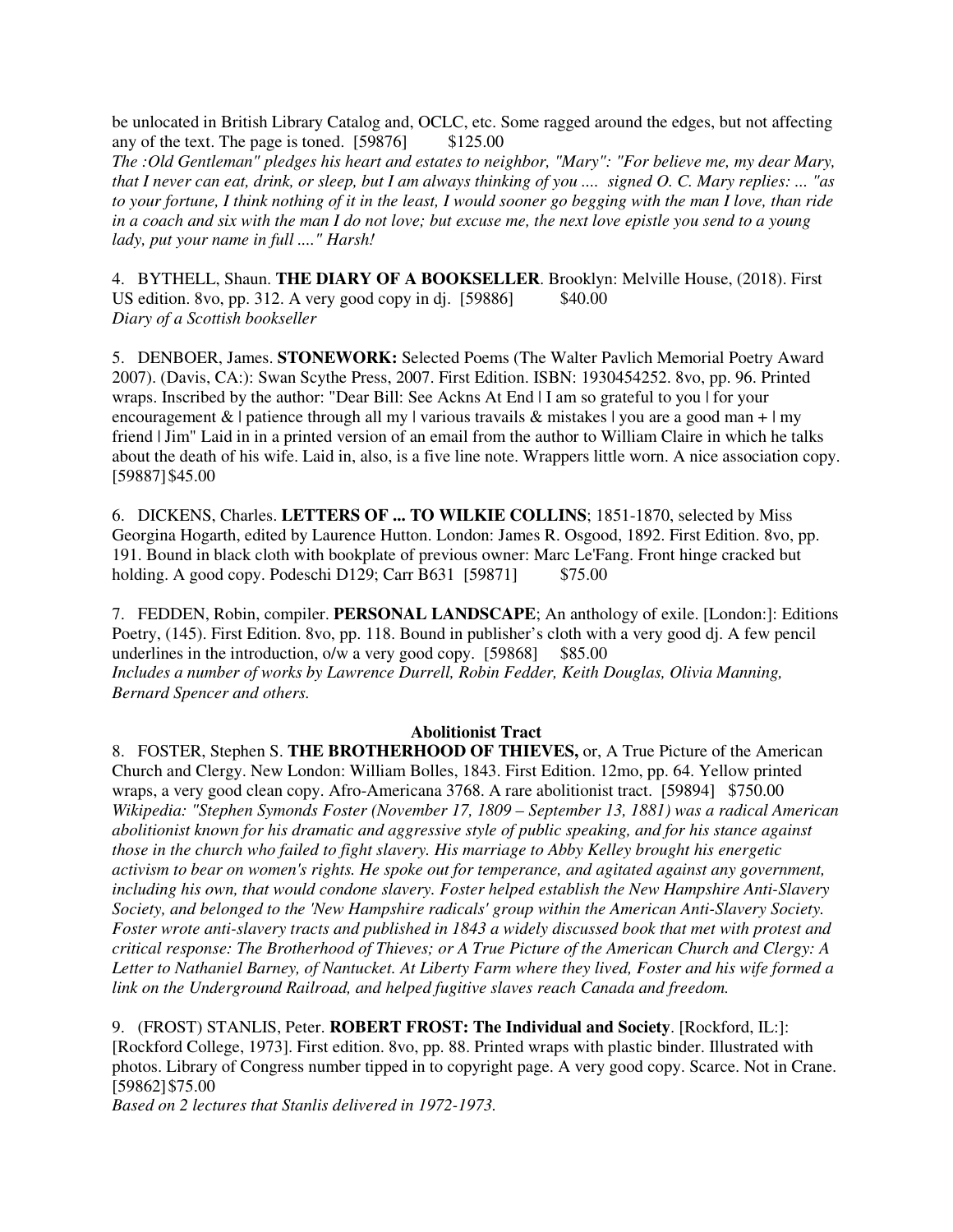10. FUGARD, Athol. **A LESSON FROM ALOES**; A play... NY: Random House, (1981). First Edition. 8vo, pp. 79. Fine in little scuffed dj. Inscribed by the author. [59850] \$125.00

11. GINSBERG, Allen. **KADDISH**; And other poems 1958-1960. San Francisco: City Lights, (1961). First Edition, second issue with the 7-line blurb on the rear cover and without the Villiers slug on page 100. 12mo, pp. 100. Paper wraps. (The pocket poets series number fourteen.) Cover slightly soiled, o/w a VG tight copy. Cook pp. 42-43; Cook 30; Morgan A1.1. [59888] \$75.00

12. HART-DAVIS, Rupert, editor. **THE LYTTELTON HART-DAVIS LETTERS**; Correspondence of George Lyttelton and Rupert Hart-Davis (volumes 1-6). [London]: John Murray, (1983,. Mixed set. 6 volumes, (Vol 1, 1983 reprint; vol. 2, 1984 reprint; vol. 3, 1984 reprint; vol 4, 1984 first edition; vol. 5, 1983 first edition; vol. 6, 1984 first edition). All of the volumes are 8vo in a very good dj except volume 6 where the dj is rubbed and some frayed. In all, a very good set. [59872] \$175.00 *This is a collection of the celebrated correspondence.*

13. HAYWARD, John. **THE NEW ENGLAND GAZETTEER;** Containing descriptions of all the states, counties and towns in New England: Also descriptions of the principal mountains, rivers, lakes, capes, bays, harbors, islands, and fashionable resorts within that territory. Boston: Hayward, 1839. First Edition. 8vo, pages not numbered. Contemporary leather, little rubbed and stained. Some light foxing throughout, but o/w a tight copy. VG.  $[59896]$  \$125.00

#### **Inscribed**

14. HILLERMAN, Tony. **THE FALLEN MAN**. NY: HarperCollins, (1996). First printing. ISBN: 0- 06-017773-X. 8vo, pp. 294. Paper over boards. About as new in price clipped dj. Inscribed by the author: "Happy Birthday ... | Tony Hillerman" [59845] \$50.00

15. HILLERMAN, Tony. **THE GHOSTWAY**. NY: Harper & Row, (1985). First Edition. ISBN: 006015962. 8vo, pp. 213. Some light age spots on the foredge, o/w fine in dj. [59840] \$100.00

16. HILLERMAN, Tony. **HUNTING BADGER**. NY: HarperCollins, (1999). First printing. ISBN: 0- 06-019289-5. 8vo, pp. 275. Paper over boards. a very good+ copy in dj. [59837] \$265.00

#### **Advance Proof**

17. HILLERMAN, Tony. **SKINWALKERS**. NY: Harper & Row, (1986). First printing, advance proof copy. . 8vo, pp. 216. Printed wraps. A fine copy. [59846] \$60.00

## **Inscribed**

18. HILLERMAN, Tony. **COYOTE WAITS.** NY: Harper & Row, (1990). First Edition. 8vo, pp. 292. Fine in dj. Inscribed by the author: "For ... May this remind you of beauty in New Mexico" [59841] \$150.00

*A Joe Leaphorn, Jim Chee mystery.*

#### **1/500 Signed**

19. HILLERMAN, Tony. **COYOTE WAITS.** NY: Harper & Row, (1990). First Edition, 1/ 500 copies numbered and signed by the author. 8vo, pp. 292. Fine in publisher's box. [59849] \$150.00 *A Joe Leaphorn, Jim Chee mystery.*

20. HILLERMAN, Tony. **THE DARK WIND.** NY: Harper Row, 1982. First Edition. 8vo, Pp. 214. A couple of stains to the fore-edge. o/w a near fine copy in near fine dj. Hieb bibliography A7 [59848] \$75.00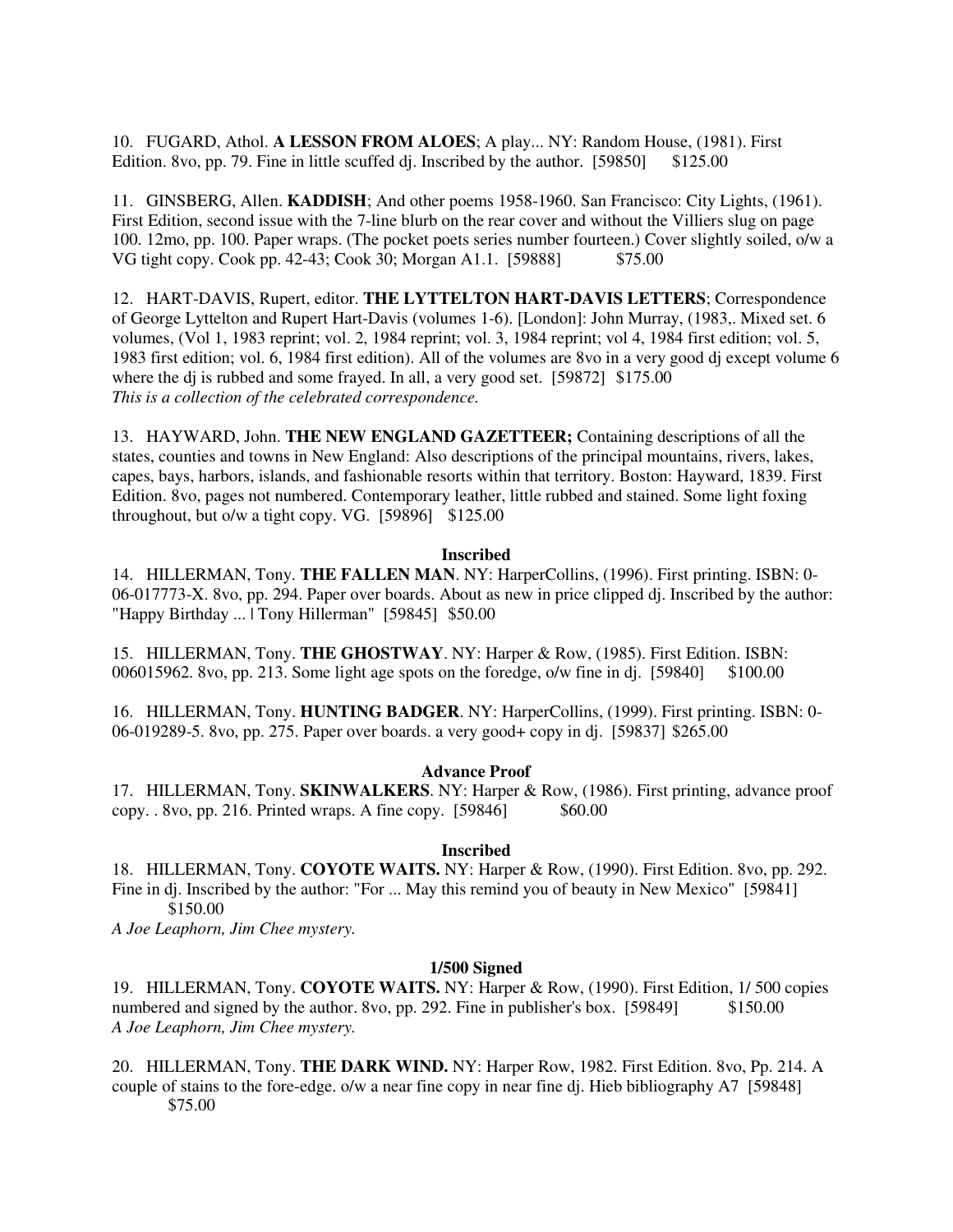*His second Jim Chee mystery, this one set in the eastern Hopi and adjacent Navajo reservations,*

# **Advance Copy**

21. HILLERMAN, Tony. **TALKING GOD.** NY: Harper & Row, (1989). First edn, Advance reading copy. . 8vo, pp. 239. Fine in publisher's printed wraps. Publisher's pr material laid in.. [59843] \$60.00 *A Jim Chee/Joe Leaphorn mystery.*

## **Signed**

22. HILLERMAN, Tony. **TALKING GOD.** NY: Harper & Row, (1989). First edition. 8vo, pp. 239. Fine in dj. Signed by the author.  $[59844]$  \$40.00 *A Jim Chee/Joe Leaphorn mystery.* 

## **Inscribed**

23. HILLERMAN, Tony. **A THIEF OF TIME**; A novel. NY: Harper & Row, (1988). First Edition. 8vo, pp. 209. Ivory cloth. Map on endpapers. A very good + copy in little scuffed dj. Inscribed by the author: "Best wishes o ye' 'at eeh! | Tony Hillerman" [59847] \$100.00 *A mystery at Chaco Canyon.*

24. MacDARI, Conor. **IRISH WISDOM**; Preserved in bible and pyramids. Boston: Four Seasons Company, (1923). First Edition, copyright by The Daylight Publishing Company, on a cancel title page. 8vo, pp. 235. Blue cloth, stamped in gilt, cover little soiled. Rear hinge cracked but holding, front hinge loose, previous mending with plastic tape, which has stained the paper. Contemporary non-authorial presentation in pencil on the end paper. A good clean copy. Scarce.

[59856] \$950.00

*Conor MacDari was an Irish American mason and occult author, best known for his eccentric claims regarding Ireland's ancient history.*

25. MACDONALD, John D. **CLEMMIE**; An original Gold Medal Book. Greenwich CT: Gold Medal Books, (1958). First edn. Small 8vo, pp. 240. (50 cents price on front cover). Has "Gold Medal K1421" slug on front cover. [59858] \$45.00

*A paperback original by the author of the Travis McGee books*

# **The 1st Travis McGee Novel.**

26. MACDONALD, John D. **THE DEEP BLUE GOOD-BY**. Greenwich CT: Gold Medal Books, (1964). First edn. Small 8vo, pp. 144. (40 cents price on front cover). Has "Gold Medal K1405" slug on front cover. [59857] \$45.00 *The 1st Travis McGee novel.*

27. McCARTHY, Cormac. **NO COUNTRY FOR OLD MEN**. NY: Knopf, 2005. First Edition. ISBN: 0375406778. 8vo, pp. 309. A very good plus copy in dj (corner mended with tape) [59880] \$600.00 *Adapted for the screen by the Coen Brothers in 2007, it went on to win four academy awards, including Best Picture.*

28. McMURTRY, Larry. **ROADS**; Driving America's Great Highways. NY: Simon & Schuster, (2000). First Edition. 8vo, pp. 206. A near fine copy in near fine dj.  $[59854]$  \$45.00

*Some Bibles* 

29. (SHAKER) STEWART, Philemon (?). **A HOLY, SACRED AND DIVINE ROLL AND BOOK**; From the Lord God of Heaven, to The Inhabitants of Earth: Revealed in the United Society at New Lebanon, County of Columbia, State of New-York, United States of America. in two parts. Received by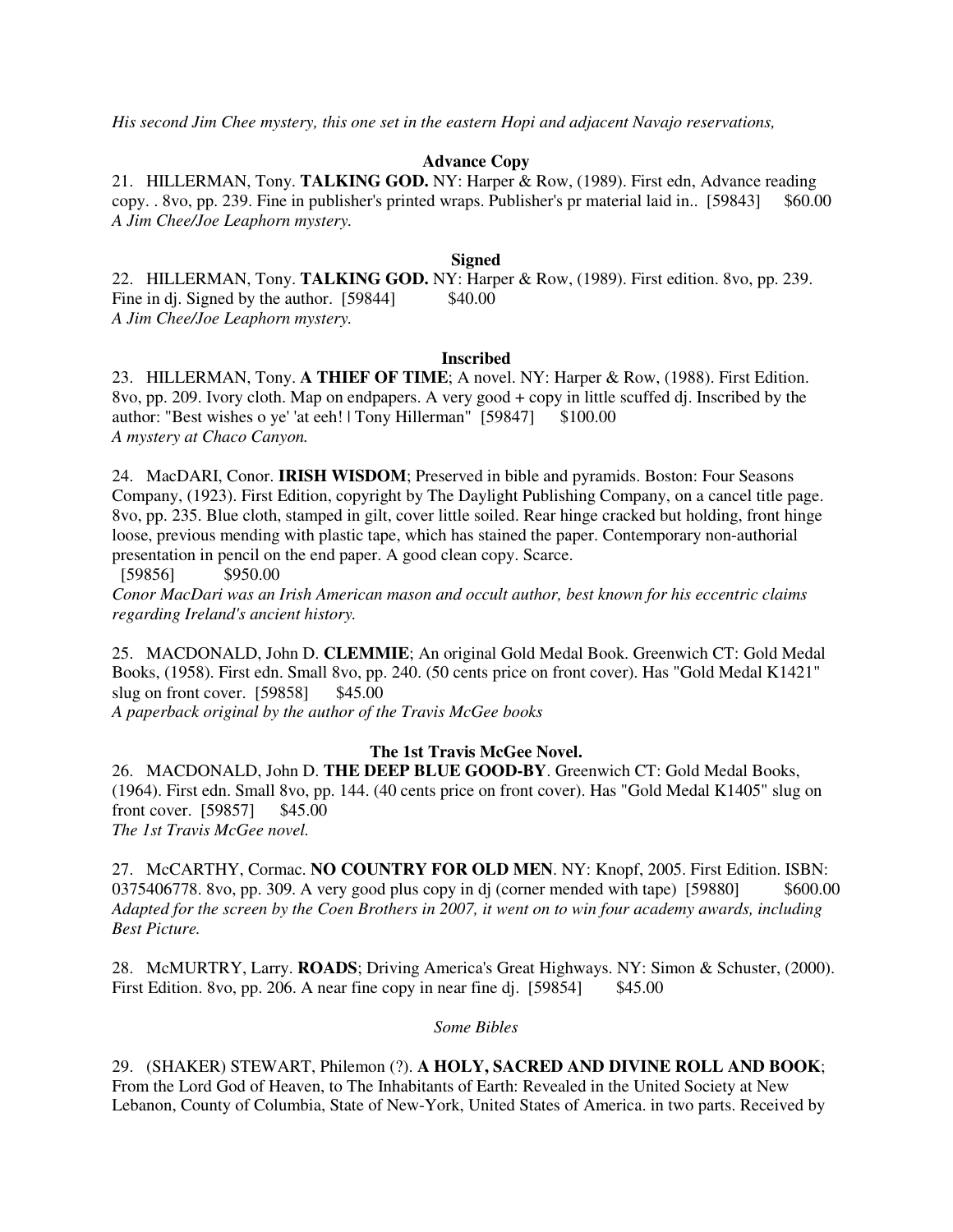the Church of this Communion and published in union with the same. Canterbury, NH: in the United Society, 1843. First Edition. 8vo, pp. vii, 222, [8], 223-402, [3]. Bound in rubbed full sheep (that has some minor repairs), some minor toning and foxing to the sheets, but a very good copy. Richmond 1340, MacLean 93 Evans 43-4789. Sabin 79708. [59890] \$500.00

*Richmond: "This book is a product of the most intense spiritual manifestations among the Shakers, and its contents were believed to be a new revelation of the will of God. Later, when the Ministry decided that it did not represent a true revelation, the book was withdrawn from circulation. Its affinity to the Book of Mormon (1830) has often been noticed."*

30. (SHAKER) STEWART, Philemon (?). **A HOLY, SACRED AND DIVINE ROLL AND BOOK**; From the Lord God of Heaven, to The Inhabitants of Earth: Revealed in the United Society at New Lebanon, County of Columbia, State of New-York, United States of America. in two parts. Received by the Church of this Communion and published in union with the same. Canterbury, NH: in the United Society, 1843. First Edition. 8vo, pp. vii, 222, [8], 223-402, [3]. Bound in rebacked full sheep (that has some minor repairs), some minor toning and foxing to the sheets, but a very good copy. Richmond 1340, MacLean 93 Evans 43-4789. Sabin 79708. [59891] \$500.00

31. (SHAW) HOLMES, Maurice. **SOME BIBLIOGRAPHIC NOTES ON THE NOVELS OF GEORGE BERNARD SHAW**; with some comments by Bernard Shaw. London: Dulau, (1928). First Edition, issued in an edition just 500 copies. Small 8vo, pp. 20, green printed wraps (chipped at corners, starting to become unsewn.) A good copy. Laurence B170 [59861] \$45.00 *Includes Shaw notes on several pages.* 

32. [SMITH, Julia E(velina), Translator]. **THE HOLY BIBLE: containing the old and new testaments; translated literally from the original tongues.** Hartford: American Publishing Co, 1876. First Edition. Large 8vo, pp. 892, 276. Black cloth (professionally rebacked with black cloth - not affecting the gilt title stamping) stamped in gold. A very good plus copy. First appearance of the Julia Smith translation, one of 950 copies bound in cloth from a total issue of 1,000. Rare. [59895] \$7,500.00

*Born in Glastonbury, Ct., Julia Smith (1792-1886) taught at the Emma Willard Seminary in Troy for a couple of years. She and her sisters were very involved in the abolitionist movement and attended their first woman suffrage meeting in Hartford in 1869. They fought against taxation of their property in that they did not have voting rights. They spoke to woman suffrage meetings and their case of their "Glastonbury cows" was infamous. "... hoping to aid the suffrage cause by demonstrating what a mere woman had accomplished ... she published at her own expense a translation of the Bible ... a literal, word-by-word translation of both the Old and New Testaments"[NAW].*

33. SPRINGSTEEN, Bruce. **BORN TO RUN**. NY: Simon and Schuster, (2016). First Edition. 8vo, pp. 510. Illustrated with photos. A very good + copy in dj. [59834] \$45.00 *An autobiography*

# **Both Volumes With Long Inscriptions**

34. [STANTON, Elizabeth Cady]. **THE WOMAN'S BIBLE**; Part I. The Pentateuch. Comments on Genesis, Exodus, Leviticus, Numbers and Deuteronomy. Third edition- ten thousand. With Part II. Judges, Kings, Prophets and Apostles. Comments on the Old and New Testaments from Joshua to Revelation. First edition - Ten Thousand. NY: European Publishing Company, 1898. First edition . 8vo, pp. 152 + adv.; 217 + adv. Bound in original printed wrappers, The cover of volume one is toned, hinge starting; half inch of upper right corner of cover of volume 2 lacking, hinge starting. Volume one is inscribed on the front blank: "Miss Mary Bund | Compliments of Elizabeth Cady Stanton | 250 West 94th | New York 1899 | We must read | the Bible as we do | all other books, that | have emanated | from the brain of  $|$  man - with no special  $|$  divine authority" Part II is inscribed on the dedication page: "Edmund B.